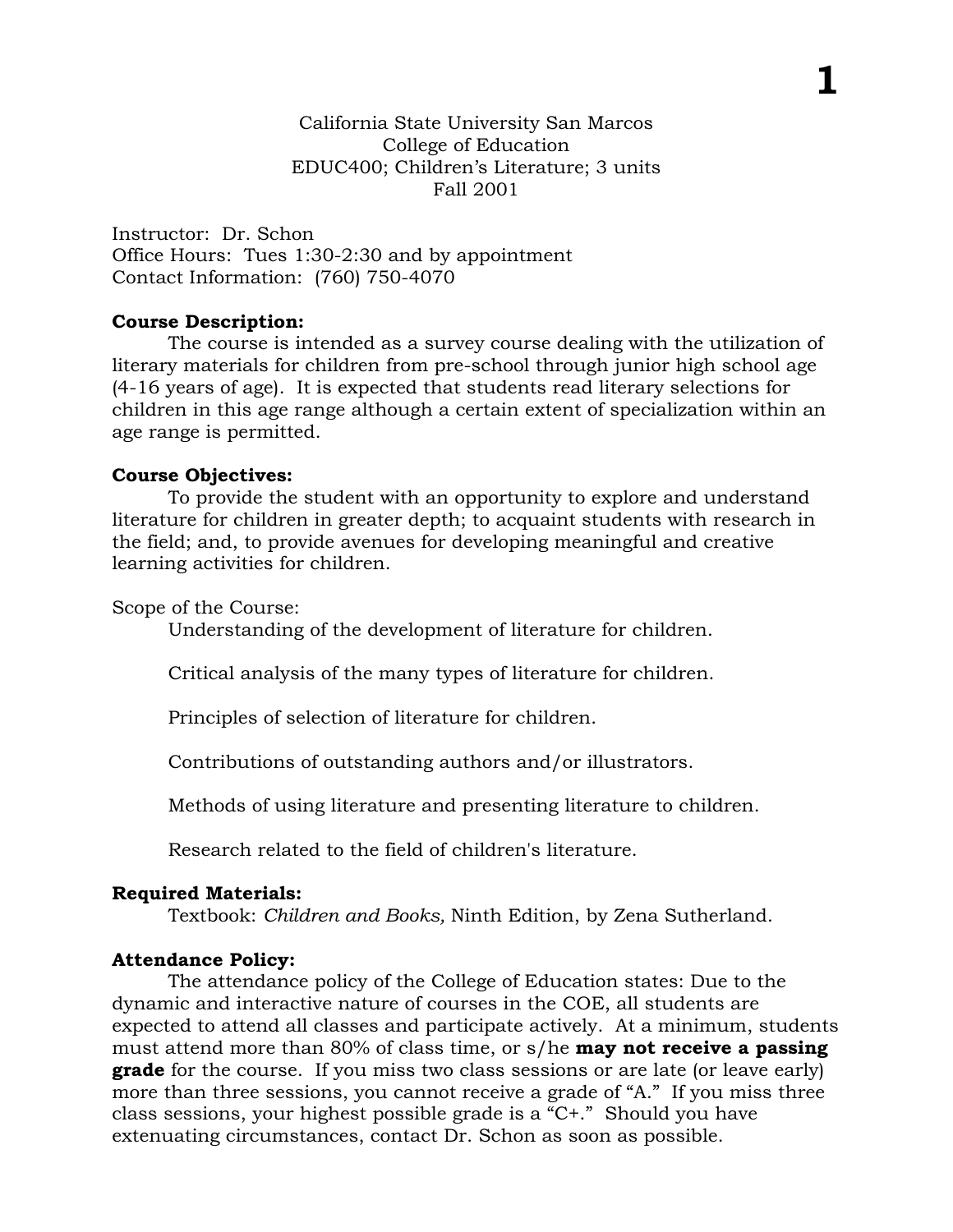## **Grading Policy:**

| Class Participation/Attendance  | 20% |
|---------------------------------|-----|
| Required Reading                | 20% |
| "Children and Books" Activities | 25% |
| Mid-term Exam                   | 15% |
| Final Exam                      | 20% |

## **Course Requirements:**

**Aug. 29-Sept. 10 Contact** a school librarian (or teacher) for "Children and Books" Activities.

**Sept. 4** Read Chapter 1, "Children and Books Today." **Be prepared** to discuss VIEWPOINT "A Writer's Social Responsibility" (p.15).

**Sept. 11** Read Chapter 2, "Guiding Children's Book Selection." **Be prepared** to discuss VIEWPOINT "Standards of Criticism for Children's Literature" (p.28). In addition, **read and bring to class** one book listed on pp.60-61. **Due:** Card with your name and name of school, telephone number, name of librarian or teacher for "Children and Books" activities.

> ACTIVITY: Familiarize yourself with the collection of the school library where you will doing your "Children and Books" activities. Notice location of picture books, fiction, nonfiction, award books, etc. Are children encouraged to use the library? Flexible schedules? Attractiveness?

**Sept. 18** Read Chapter 3, "The History of Children's Books." **Be prepared** to discuss VIEWPOINT "Seriousness of Purpose vs. A Sense of Urgency" (p.52). In addition, **read and bring to class** one book listed on p.59 (up to 1884 Johanna Spyri, *Heidi*).

ACTIVITY: Administer an interest inventory to children.

**Sept. 25** Read Chapter 4, "Books for the Very Young." **Be prepared** to discuss VIEWPOINT "Do Children Need Children's Books?" (p.65). In addition, **read and bring to class** one book discussed on pp.98-114.

> ACTIVITY: Tabulate the results of the inventory, select several books that may appeal to the children's interests and share the books with the children. What were their responses to the books?

**Oct. 2** Read Chapter 5, "Artists and Children's Books." **Be prepared** to discuss VIEWPOINTS "Storytelling Through Art: Pretense or Performance?" (p.122); and "The Art of Children's Books vs. Graphic Art" (p.146). In addition, **read and bring to class** one book discussed on pp.149-162.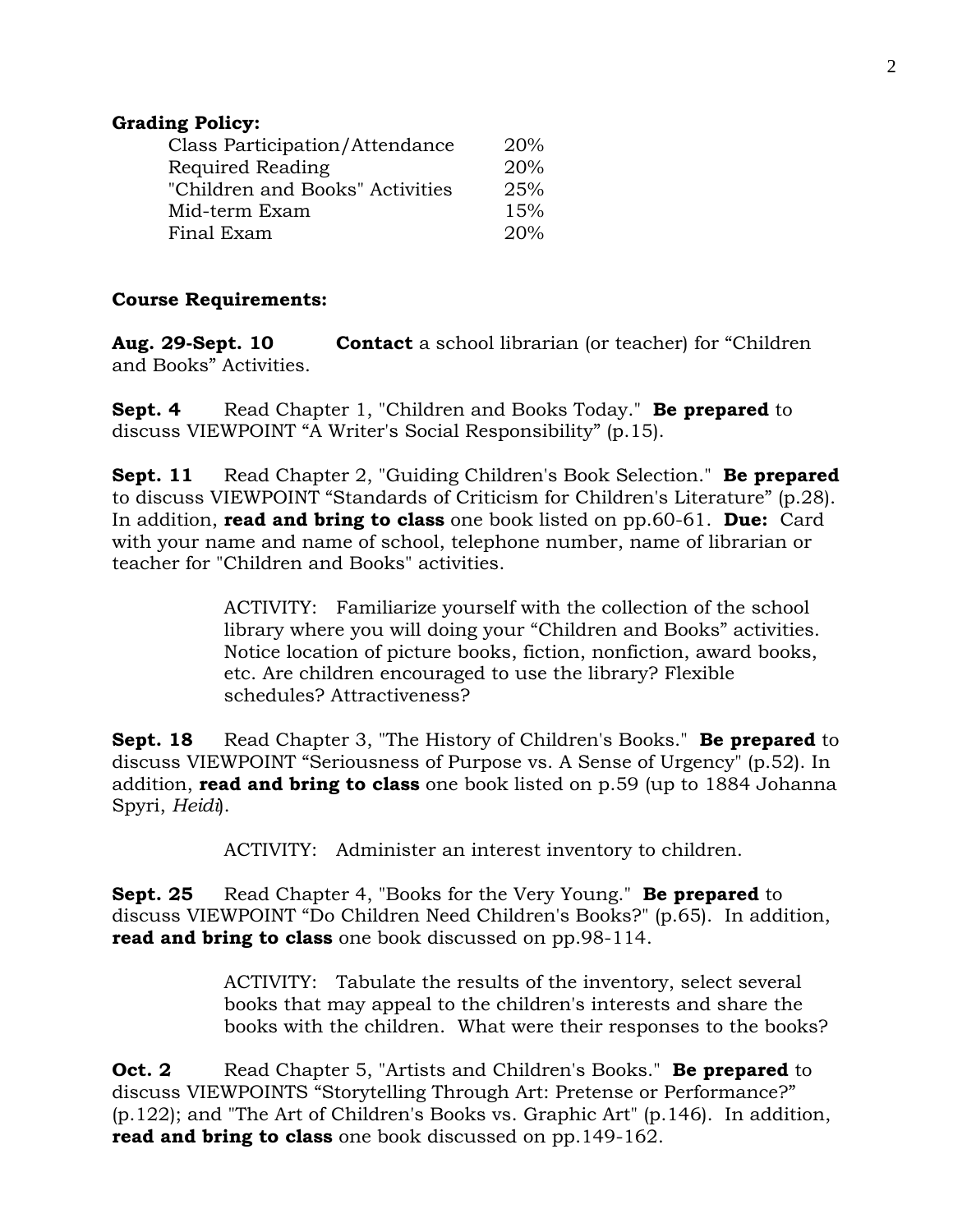ACTIVITY: 1. Choose a nursery rhyme book appropriate for sharing with young children. Share a book with a group of children and encourage the children to interact with the rhymes by supplying missing words, making up rhyming games, or role playing the characters found in the nursery rhymes.

### $-OR-$

2. Select a picture storybook appropriate for sharing orally with children. Prepare the story for reading and share the book with a group of children.

**Oct. 9** Read Chapters 6 and 7 "Folktales" and "Fables, Myths, and Epics." **Be prepared** to discuss VIEWPOINTS "The Pros and Cons of Reading Fairy Tales to Children" (p.179); and "Meaning Through Fairy Tales" (p.181). In addition, **read and bring to class** one book discussed on pp.193-204 or pp.221-226.

> ACTIVITY: 1. Choose a folktale of interest, prepare the story for telling, and share the story with a group of children.

## -OR-

2. Select a cumulative tale such as "The Gingerbread Boy" or a simple folktale such as "The Three Bears" and prepare it as a feltboard story. Share the story with a group.

#### -OR-

3. Choose a folktale that has rapid action appropriate for pantomiming. Lead a group of children through the pantomime.

#### $-OR-$

4. Lead a group of children through the five important steps to develop creative interpretations: stimulating interest, presenting the story, guiding the planning, guiding the creative dramatization, and helping the group to evaluate their presentation.

#### -OR-

5. Select a story from traditional literature that evokes visual images. Share the selection with children, and allow the children to interpret the story using paints, chalk or crayons.

**Oct. 16** Mid-term exam (**Bring** Scantron Green Form #882-ES and #2 pencil.)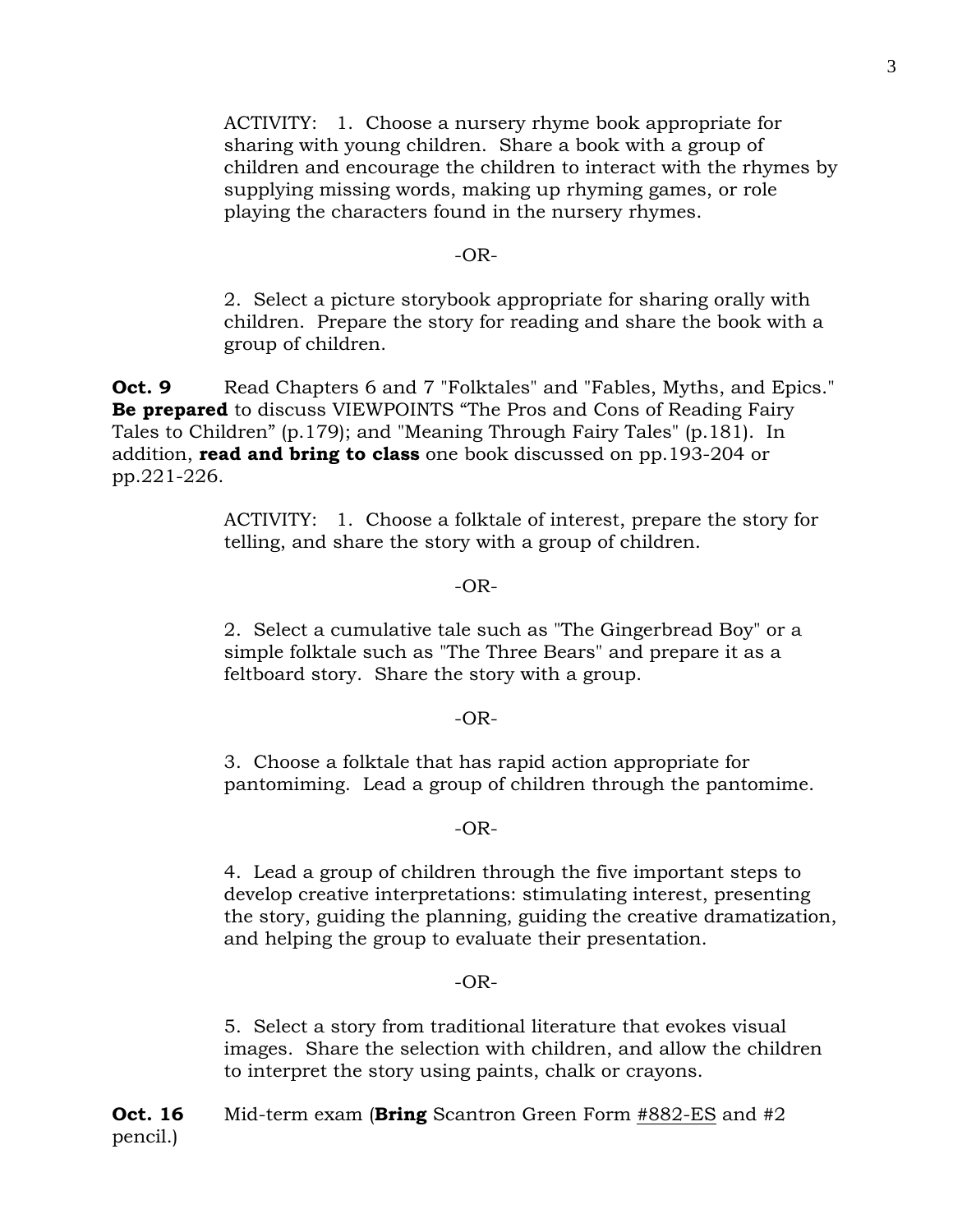**Oct. 23** Read Chapter 8 "Modern Fantasy." **Be prepared** to discuss VIEWPOINT "Fantasy in the Real World" (p.229). In addition, **read and bring to class** one book discussed on pp.260-270.

> ACTIVITY: 1. Share a modern fantasy selection that lends itself to artistic interpretations. Interact with a group of children as they interpret the story through a mural, frieze, collage, montage, mosaic, papier-mâché, or diorama. How did various children decide to interpret the story? Did they interact with setting, characters, or plot? Did they account for all three aspects of the story? Did they develop an abstract feeling or mood, or did they create concrete images? Encourage the children to tell about their artistic interpretations.

#### -OR-

2. Choose a science fiction book and develop an in-depth plan for sharing the book with children. Include in the plan discussion questions, activities that relate science or social studies, creative dramatizations, artistic interpretations, and creative writing suggestions. Share the book with a group of children.

**Oct. 30** Read Chapter 9, "Poetry." **Be prepared** to discuss VIEWPOINT "Misunderstood by Adults" (p.276). In addition, **read and bring to class** one book discussed on pp.307-316.

> ACTIVITY: 1. Select a series of poems that encourages physical responses from children. Share the poems with a group of children. Include poems that encourage children to soar through the air, mimic the movements of an animal, or become something other than themselves.

#### $-OR-$

2. Choose poems that could be interpreted through choralspeaking arrangements. Select poems appropriate for refrain, linea-group, antiphonal or dialogue, cumulative, and unison arrangements. Share the poems with a group of children.

**Nov. 6** Read Chapter 10, "Modern Fiction." **Be prepared** to discuss VIEWPOINT "Arrival of the New Realism" (p.345). In addition, **read and bring to class** one book discussed on pp.360-371.

> ACTIVITY: 1. Listen to several children tell you about a book they have read. Analyze the children's responses using "Hierarchy of Aesthetic Response" (p.534).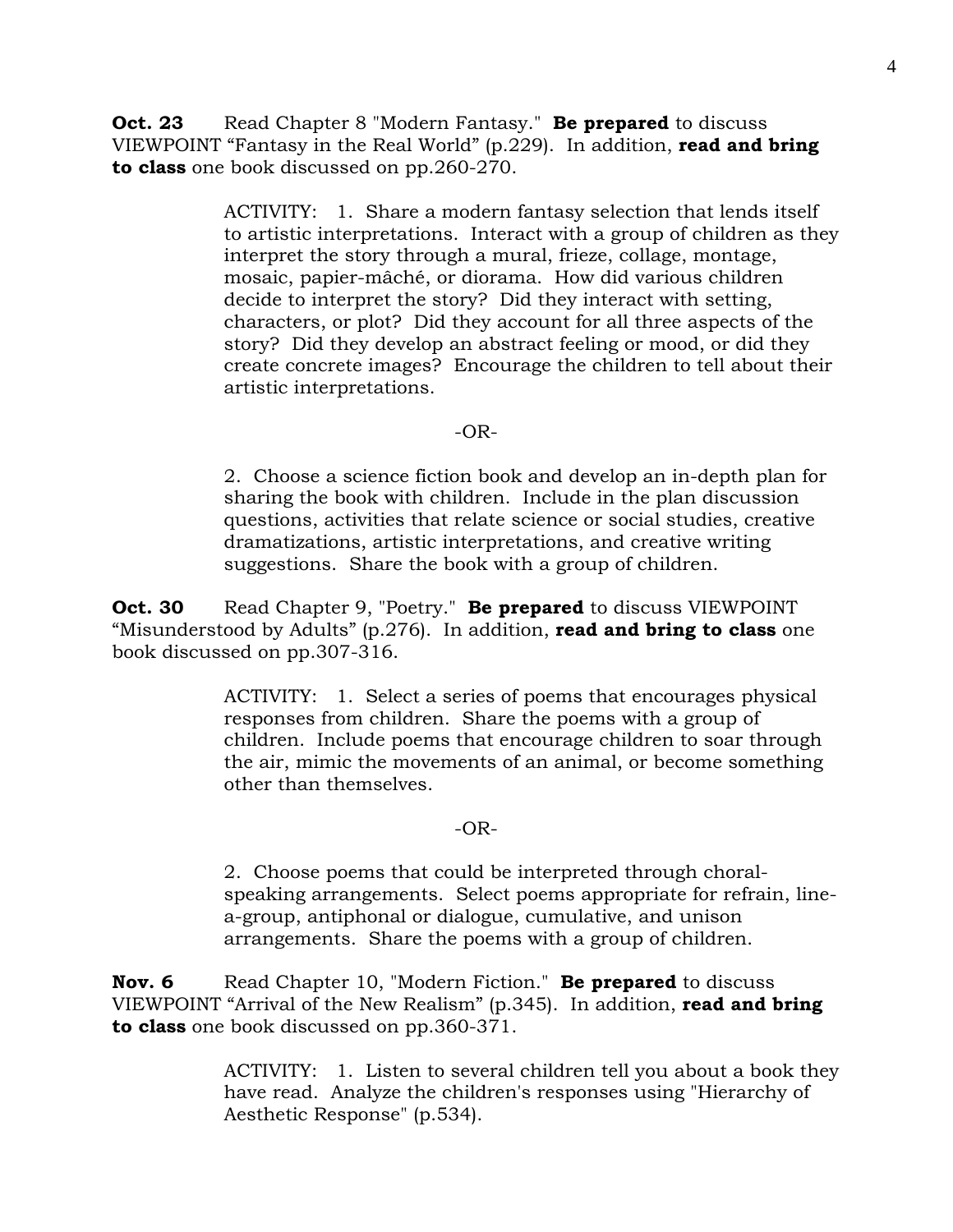**Nov. 13** Read Chapters 14 and 15, "Literature throughout the Curriculum" and "Encouraging Response to Literature." **Be prepared** to discuss VIEWPOINT "Censorship: Issues and Solutions" (pp.599-602). In addition, **read and bring to class** one book discussed in pp.545-546.

> ACTIVITY: 1. Choose African, Native American, Hispanic, or Asian traditional tales, or nursery rhymes. Prepare an appropriate opening, telling style, and ending that reflects the authentic traditional presentation. Share the stories/rhymes with a group of children.

**Nov. 20** Read Chapter 11, "Historical Fiction." **Be prepared** to discuss VIEWPOINT "Political Correctness" (p.389). In addition, **read and bring to class** one book discussed on pp.407-419.

> ACTIVITY: 1. Encourage children to select one controversial issue found in historical fiction, pretend to be on the side of one group or another in the story, do additional research on the issue, and take part in a debate.

## -OR-

2. Select a scene from historical fiction that has both memorable characters and an exciting plot. With a group of children, develop the scene into a creative dramatization.

## -OR-

3. Select the folk songs that were popular during a specific period in history. Listen to and read the words and sing the songs. What conflicts, problems, or values are presented through the lyrics? Are the same themes found in historical fiction of that time period?

**Nov. 27** Read Chapters 12 and 13, "Biography" and "Informational Books." **Be prepared** to discuss VIEWPOINT "Upfront with Children" (p.465). In addition, **read and bring to class** one book discussed on pp.449-462 and 500- 526.

## **Reading record, "Children and Books" activity reports, and signed checklist of activities are due. (Be sure to check your grammar/spelling/typos!)**

ACTIVITY: 1. Visit a public or school library. What reference aids are available to assist children in their search for nonfictional materials? Describe to a group of children the relationship between the author card, the title card, and the subject card in the library card catalog. Ask librarians how they help children find information.